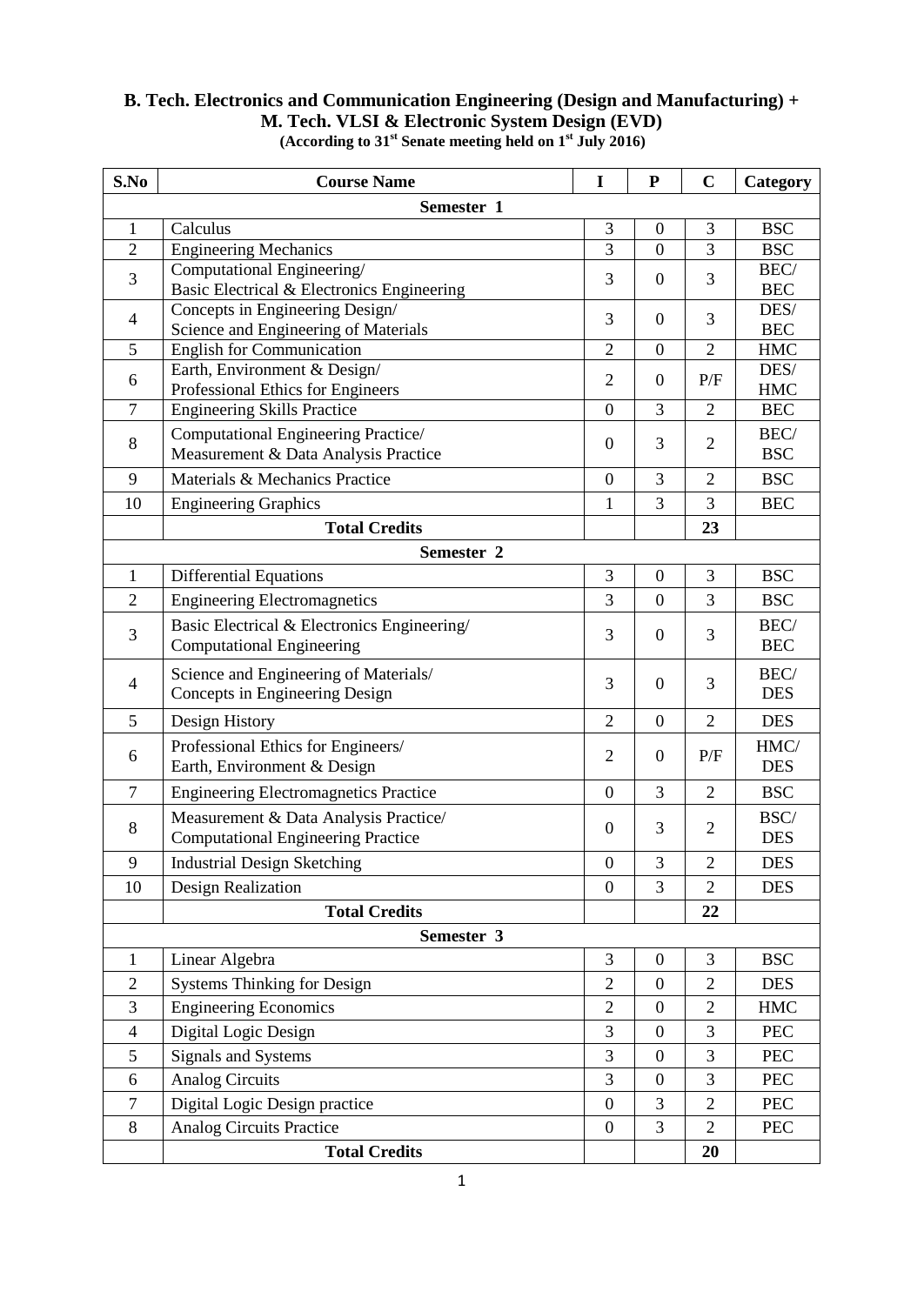| Semester 4     |                                                         |                  |                  |                |            |  |  |
|----------------|---------------------------------------------------------|------------------|------------------|----------------|------------|--|--|
| 1              | Probability Theory                                      | 3                | $\mathbf{0}$     | 3              | <b>BSC</b> |  |  |
| $\overline{2}$ | Designing Intelligent Systems                           | $\overline{2}$   | $\boldsymbol{0}$ | $\overline{2}$ | <b>DES</b> |  |  |
| 3              | Sociology of Design                                     | $\overline{2}$   | $\boldsymbol{0}$ | $\overline{2}$ | <b>HMC</b> |  |  |
| $\overline{4}$ | <b>Control Systems</b>                                  | 3                | $\mathbf{0}$     | 3              | <b>PEC</b> |  |  |
| 5              | <b>Digital Signal Processing</b>                        | 3                | $\mathbf{0}$     | 3              | <b>PEC</b> |  |  |
| 6              | <b>Power Electronics</b>                                | 3                | $\overline{0}$   | 3              | <b>PEC</b> |  |  |
| $\overline{7}$ | Data Structures and Algorithms Practice                 | $\mathbf{1}$     | 3                | 3              | <b>PEC</b> |  |  |
| 8              | <b>Electrical Drives Practice</b>                       | 1                | 3                | 3              | <b>PEC</b> |  |  |
| 9              | <b>Digital Signal Processing Practice</b>               | $\boldsymbol{0}$ | 3                | $\overline{2}$ | <b>PEC</b> |  |  |
|                | <b>Total Credits</b>                                    |                  |                  | 24             |            |  |  |
|                | Semester 5                                              |                  |                  |                |            |  |  |
| 1              | <b>Sustainable Design</b>                               | $\overline{2}$   | $\mathbf{0}$     | $\overline{2}$ | <b>DES</b> |  |  |
| $\overline{2}$ | <b>Entrepreneurship and Management Functions</b>        | $\overline{2}$   | $\overline{0}$   | $\overline{2}$ | <b>HMC</b> |  |  |
| 3              | <b>Information Theory and Coding</b>                    | 3                | $\mathbf{0}$     | 3              | <b>PEC</b> |  |  |
| 4              | Microprocessors and Computer Architecture               | 3                | $\mathbf{0}$     | 3              | <b>PEC</b> |  |  |
| 5              | Analog and Digital Communication                        | 3                | $\boldsymbol{0}$ | 3              | <b>PEC</b> |  |  |
| 6              | Sensing and Instrumentation Practice                    | $\boldsymbol{0}$ | 3                | $\overline{2}$ | <b>PEC</b> |  |  |
| 7              | Microprocessors and Microcontrollers Practice           | $\boldsymbol{0}$ | 3                | $\overline{2}$ | <b>PEC</b> |  |  |
| 8              | Analog and Digital Communication Practice               | $\mathbf{0}$     | 3                | $\overline{2}$ | <b>PEC</b> |  |  |
| 9              | <b>Electronic Manufacturing and Prototyping</b>         | 1                | 3                | 3              | <b>PEC</b> |  |  |
|                | <b>Total Credits</b>                                    |                  |                  | 22             |            |  |  |
|                | Semester 6                                              |                  |                  |                |            |  |  |
| 1              | Design for Quality and Reliability                      | $\overline{2}$   | $\overline{0}$   | $\overline{2}$ | <b>DES</b> |  |  |
| $\overline{2}$ | <b>Product Management</b>                               | $\overline{2}$   | $\boldsymbol{0}$ | $\overline{2}$ | <b>HMC</b> |  |  |
| 3              | Digital IC Design                                       | 3                | $\overline{0}$   | 3              | <b>PEC</b> |  |  |
| $\overline{4}$ | Electromagnetic Interference and Compatibility          | 3                | $\mathbf{0}$     | 3              | <b>PEC</b> |  |  |
| $\mathfrak s$  | Elective-I                                              | 3                | $\boldsymbol{0}$ | 3              | <b>ELE</b> |  |  |
| 6              | Elective-II                                             | 3                | $\boldsymbol{0}$ | 3              | <b>ELE</b> |  |  |
| $\tau$         | Electromagnetic Interference and Compatibility Practice | $\boldsymbol{0}$ | 3                | $\overline{2}$ | <b>PEC</b> |  |  |
| 8              | System on Programmable Chip Practice                    | $\mathbf{1}$     | 3                | 3              | <b>PEC</b> |  |  |
| 9              | <b>Product Design Practice</b>                          | $\boldsymbol{0}$ | $\mathbf{2}$     | $\overline{2}$ | <b>DES</b> |  |  |
|                | <b>Total Credits</b>                                    |                  |                  | 23             |            |  |  |
| Semester 7     |                                                         |                  |                  |                |            |  |  |
| $\mathbf{1}$   | Data Analytics                                          | $\overline{2}$   | $\boldsymbol{0}$ | $\overline{2}$ | <b>HMC</b> |  |  |
| $\overline{2}$ | Analog IC Design                                        | 3                | $\boldsymbol{0}$ | 3              | <b>PEC</b> |  |  |
| 3              | Mechanical Design of Electronic Systems                 | 3                | $\boldsymbol{0}$ | 3              | <b>PEC</b> |  |  |
| $\overline{4}$ | Digital System Testing and Testable Design              | 3                | $\overline{0}$   | 3              | <b>PEC</b> |  |  |
| 5              | Elective-III                                            | 3                | $\boldsymbol{0}$ | 3              | <b>ELE</b> |  |  |
| 6              | Free Elective-I                                         | 3                | $\overline{0}$   | 3              | <b>ELE</b> |  |  |
| $\tau$         | Analog and Digital IC Design Practice                   | $\boldsymbol{0}$ | 3                | $\overline{2}$ | <b>PEC</b> |  |  |
| 8              | Digital System Testing and Testable Design Practice     | $\boldsymbol{0}$ | 3                | $\overline{2}$ | <b>PEC</b> |  |  |
|                | <b>Total Credits</b>                                    |                  |                  | 21             |            |  |  |